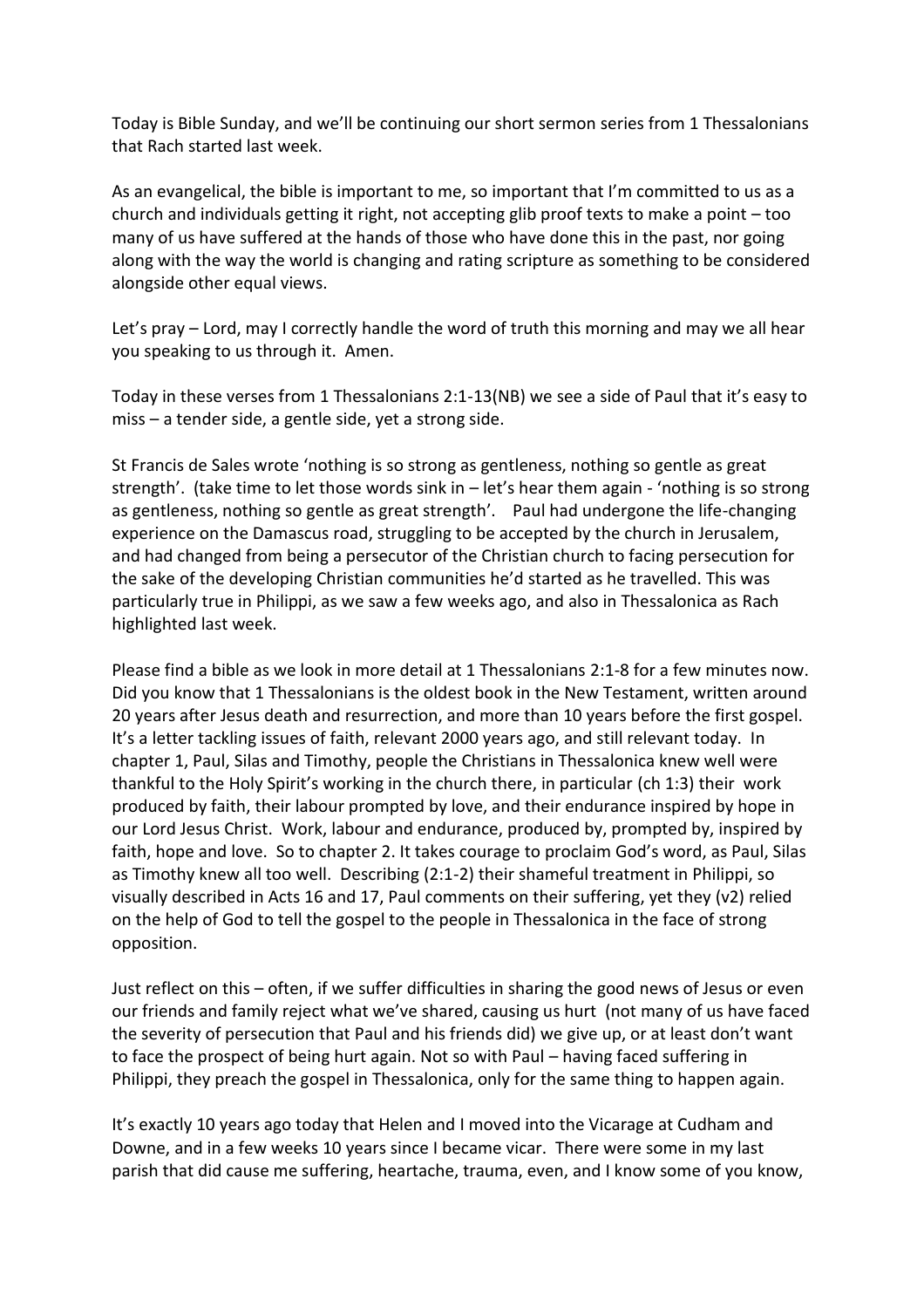but I guess many of you don't know that I arrived here bruised, but not quite broken, and yet reflecting on verse 1 I know my time there was not in vain. One person I spent time growing in faith is now a licensed lay minister. Like Paul, I decided to continue to share the good news of Jesus. Paul's courage is founded in confidence in the Gospel, despite the setbacks that he faced. And although there have been some here who have caused me pain, there have been gospel sharing opportunities during these last 10 years as we've together studied the word of God, prayed, and worshipped. Long may that continue. Why is this perspective important – Paul tells us why:-

Sharing the good news v3-6 Sharing ourselves - v 7-12 Sharing in the sharing v13

- 1) Sharing good news V3-6. Is preaching, teaching, sharing the good news just a matter of opinion? Some would say it is, even other Christians, but Paul makes the claim this is not so, and shares something of the motivation behind all good preaching, teaching and witnessing. It's not a clever use of words to try and trick people, nor from wrong motives. Have a look at v4 – handling the bible is like handling something very precious, delicate, beautiful – like a piece of jewellery. Paul's years of learning had stood him in good stead. He knows the source of his calling, (v4) approved by God – and the outworking of this is to be entrusted with the Good News of Jesus Christ. All godly preachers and teachers take this seriously, and pray that I might do the same. He knows how easy it is, and maybe some false teachers were doing this in Thessalonica, to use flattery, and to say things to please people, to say what they want to hear. This was something frequently condemned by the Old Testament prophets who would try to please the king, instead of warning him of the danger of not following God. It's a bit like not warning someone there's a fire in case you upset them! Sometimes handling God's word means sharing uncomfortable truth, and as a preacher I know I need to hear those truths too!
- 2) Sharing ourselves V7-12 Have a look again at  $v7 or$  rather don't  $-$  it's a difficult verse to translate, but because of what follows, I think it's better if it reads, as other translations do, v7 as 'we were gentle among you, just as a nursing mother takes care of her children'. What an image, and how surprising to hear it on the lips of what we associate with the images of St Paul – here's he's being tender, like a nursing mother, soothing the one at her breast, providing necessary nourishment to see the little one grow. Can we hear God's word like that? I know I'm sometimes reluctant to show my softer side, and this verse spoke to me. In the verses that follow Paul could be accused of being self-defensive, speaking as he does about working 24/7, not being a burden, and it's clear that false teachers in Thessalonica were trying to undermine Paul's reputation. It's so easily done, to see church leaders, frail human beings as they are, to put them on a pedestal, only to knock them down when they fail to live up to the ideal we've set for them, ideals we'd never subject ourselves to. But look again at v7-9 and Paul also reminds them of the Gospel of God – no matter how imperfect he or others are, says Paul, what really matters is that the gospel of God – the free gift of grace won by Jesus death on the cross, life with God forever, the gift of the Holy Spirit, is received and shared.